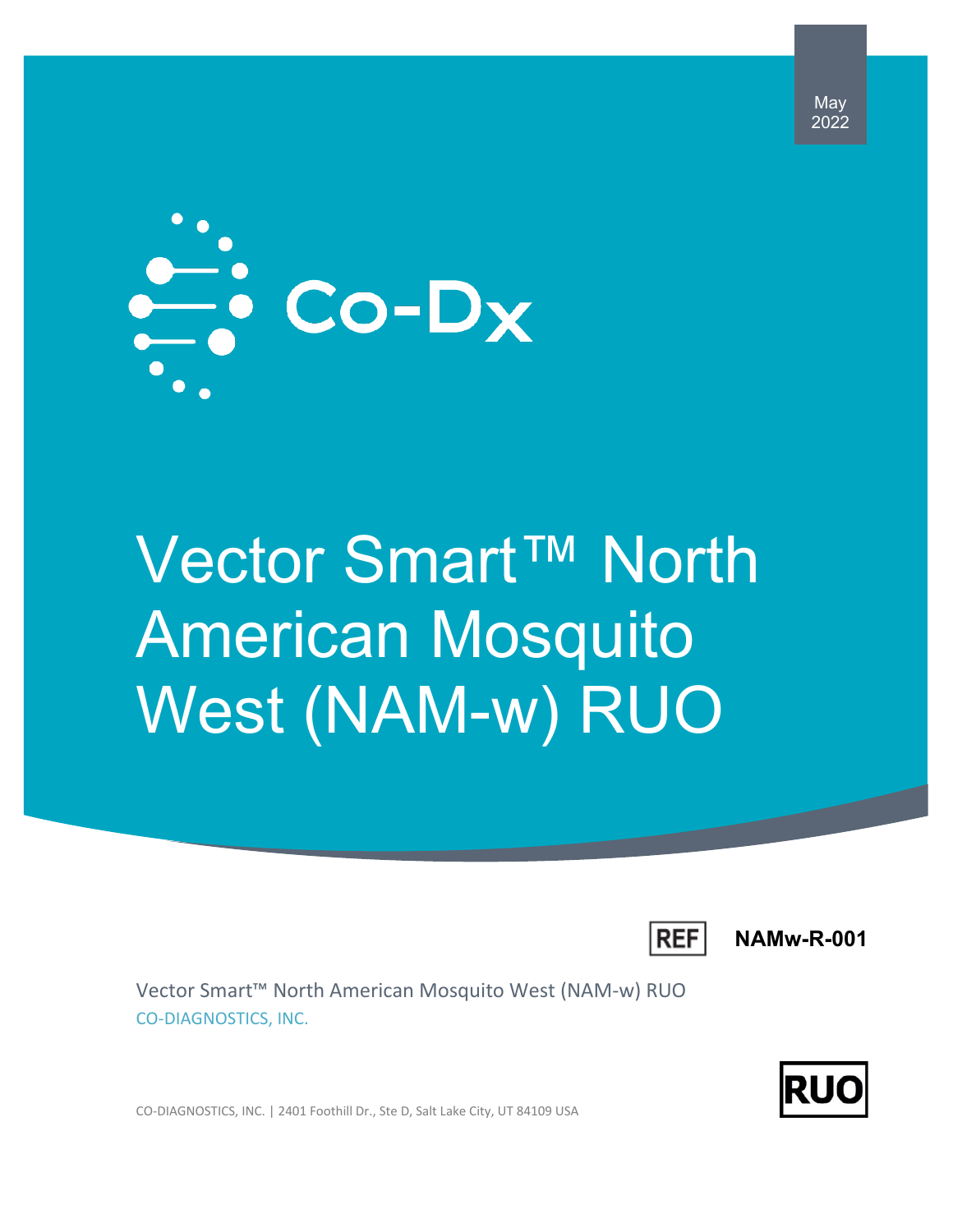

# **Table of Contents**

| $\mathbf{1}$ |                                                                                      |  |
|--------------|--------------------------------------------------------------------------------------|--|
| 2            |                                                                                      |  |
| 3            | Vector Smart™ North American Mosquito West (NAM-w) Storage, Handling, and Disposal 3 |  |
| 4            |                                                                                      |  |
| 5            |                                                                                      |  |
| 5.1          |                                                                                      |  |
| 5.2          |                                                                                      |  |
| 5.3          |                                                                                      |  |
| 5.4          |                                                                                      |  |
| 5.5          |                                                                                      |  |
| 6            |                                                                                      |  |
| 7            |                                                                                      |  |
| 8            |                                                                                      |  |
| 8.1          |                                                                                      |  |
| 8.2          |                                                                                      |  |
| 8.3          |                                                                                      |  |
| 8.4          |                                                                                      |  |
| 8.5          |                                                                                      |  |
| 9            |                                                                                      |  |
| 9.1          |                                                                                      |  |
| 9.2          |                                                                                      |  |
| 10           |                                                                                      |  |
| 10.1         |                                                                                      |  |
| 10.2         |                                                                                      |  |
| 11           |                                                                                      |  |
| 12           |                                                                                      |  |
| 13           |                                                                                      |  |
| 14           |                                                                                      |  |
| 15           |                                                                                      |  |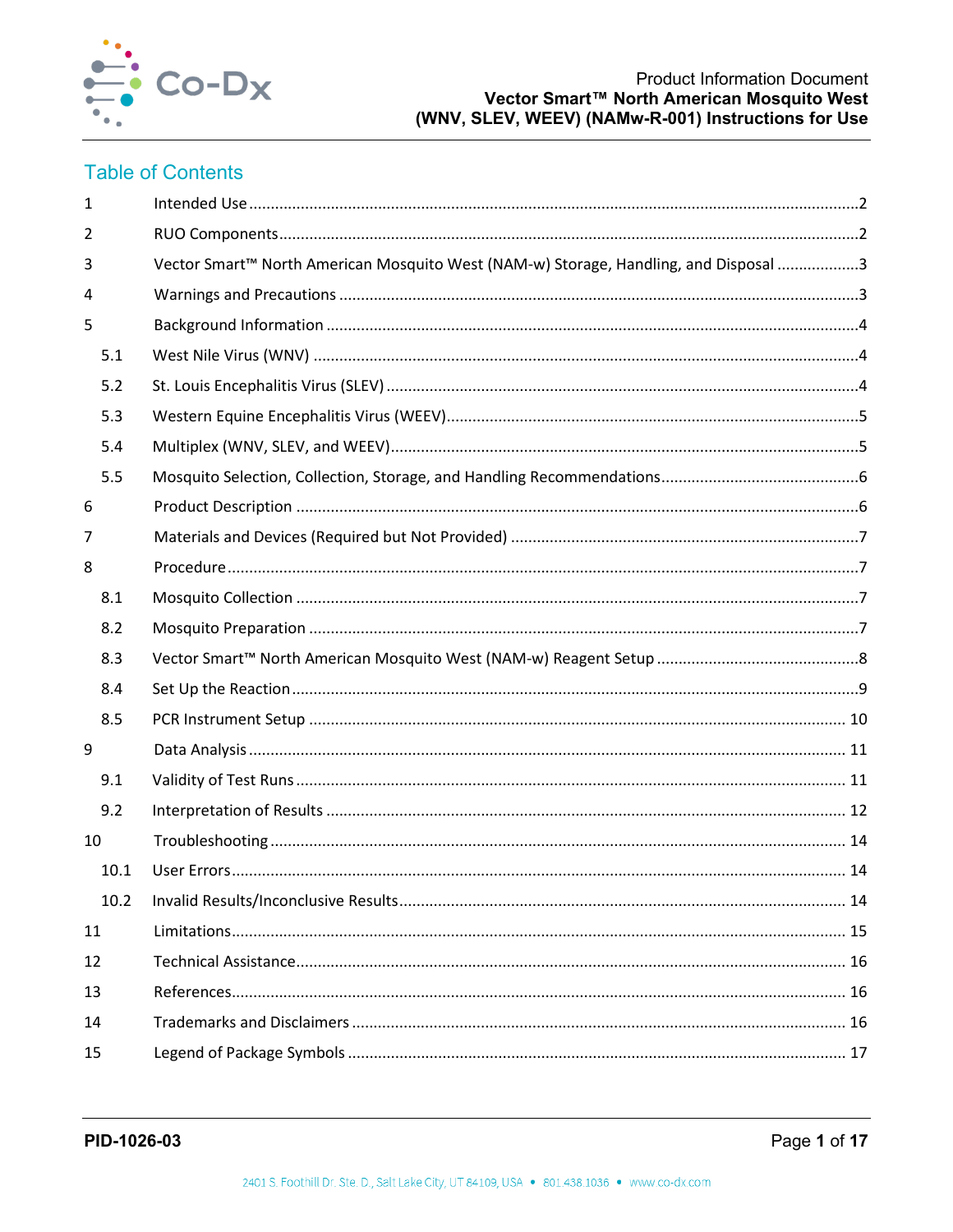



**Manufacturer:** Co-Diagnostics, Inc 2401 S Foothill Dr. Ste D Salt Lake City, UT 84109

Phone: +1 (801) 438-1036 Email: [info@co-dx.com](mailto:info@co-dx.com) Website: [www.co-dx.com](http://www.co-dx.com/)



# <span id="page-2-0"></span>**1 INTENDED USE**

The **Vector Smart™ North American Mosquito West (NAM-w)** RUO is a research use only multiplex test, based on real-time PCR (qPCR) technology, for the simultaneous qualitative detection of the West Nile virus (WNV), St. Louis encephalitis virus (SLEV), and Western equine encephalitis virus (WEEV) specific RNA.

**For research use only (RUO). Not for use in diagnostics procedures.**

#### <span id="page-2-1"></span>**2 RUO COMPONENTS**

See [Table 1](#page-2-2) for a list of RUO components.

#### <span id="page-2-2"></span>**Table 1**

#### *List of RUO Components*

| <b>Lid</b><br><b>Color</b> | <b>Component</b>                                  | <b>Symbol</b> | Catalog<br><b>Number</b> | <b>Description</b>                                           | <b>Amount</b>                 |
|----------------------------|---------------------------------------------------|---------------|--------------------------|--------------------------------------------------------------|-------------------------------|
| <b>Brown</b>               | Vector Smart™<br><b>NAM-w Master</b><br>Mix       | MМ            | NAMw-MM-001              | Proprietary<br>blend of<br>CoPrimers™<br>and PCR<br>reagents | $1x500$ µL<br>(100 reactions) |
| <b>Red</b>                 | Vector Smart™<br><b>NAM-w Positive</b><br>Control | <b>PC</b>     | NAMw-PC-001              | Proprietary<br>blend of target<br>templates                  | $1x500$ µL<br>(100 reactions) |
| <b>Clear</b>               | Nuclease Free<br>Water                            | <b>NTC</b>    | <b>GEN-NF-001</b>        | DNase/RNase-<br>free water                                   | $1x500$ µL<br>(100 reactions) |
| <b>Orange</b>              | Extraction<br>Control                             | EC            | NAMw-EC-001              | Proprietary<br>blend of target<br>templates                  | $1x500$ µL<br>(100 reactions) |

The RUO Catalog Number is NAMw-R-001. Contact Sales at (801) 438-1036 ext. 01 to order.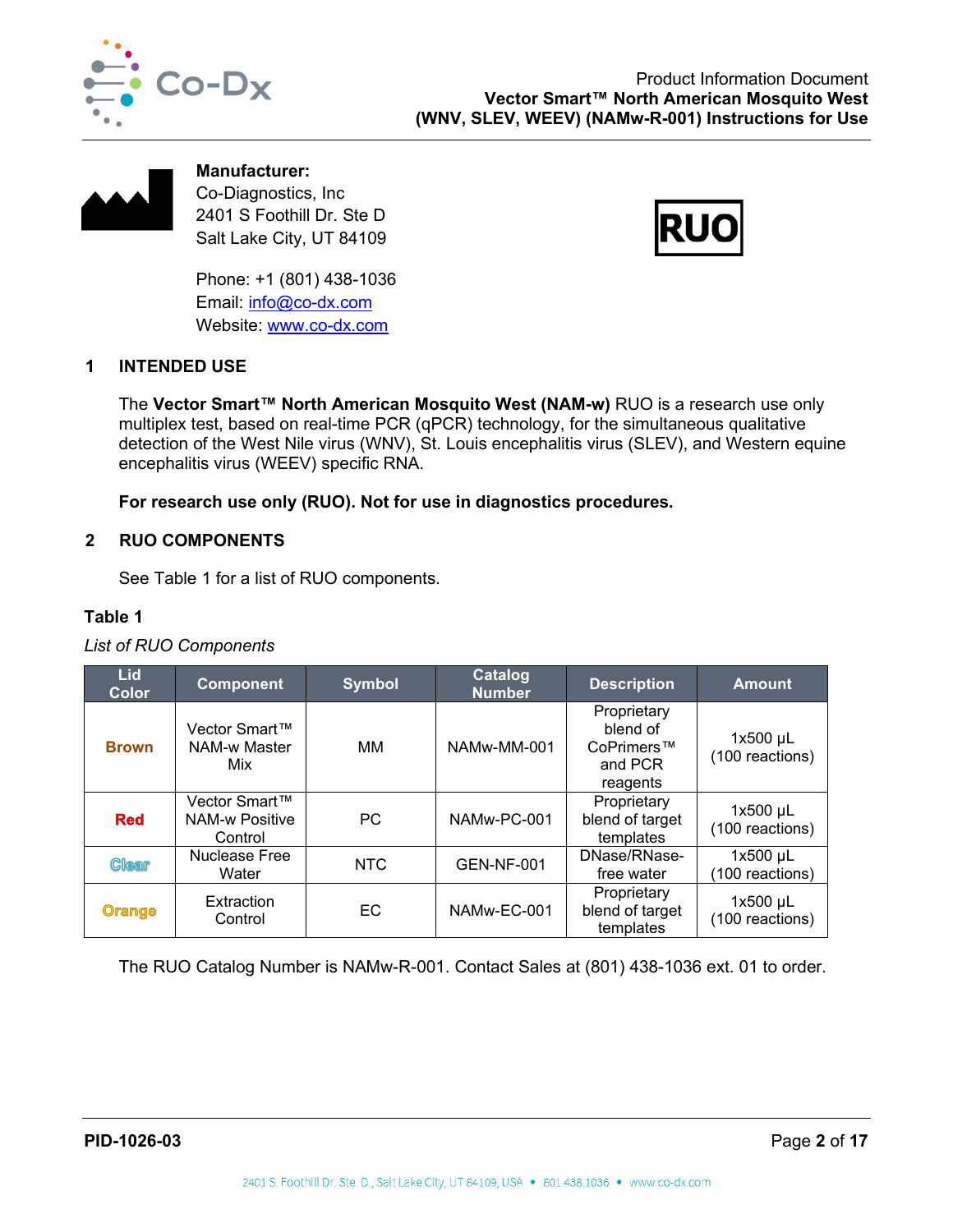

#### <span id="page-3-0"></span>**3 VECTOR SMART™ NORTH AMERICAN MOSQUITO WEST (NAM-W) STORAGE, HANDLING, AND DISPOSAL**

- The **Vector Smart™ North American Mosquito West (NAM-w)** RUO is shipped on dry ice. The components of the RUO should arrive frozen. If one or more of the components are not frozen upon receipt, or are compromised during shipment, contact your distributor for assistance.
- $\triangleright$  All components should be stored below -16°C upon arrival to prevent degradation of reagents.
- $\triangleright$  Repeated thawing and freezing of components (more than four times) should be avoided, specifically the master mix, as this might affect the performance of the assay. The reagents should be frozen in multiple aliquots if they are to be used intermittently.
- $\triangleright$  Co-Diagnostics recommends, storage between +2 $^{\circ}$ C and +8 $^{\circ}$ C should not exceed a period of 4 hours.
- $\triangleright$  If you work in an area prone to power outages, it is recommended to have a back-up generator for your freezer as well as a temperature data log system to ensure that the **Vector Smart™ North American Mosquito West (NAM-w)** test RUO remains frozen at a temperature between -40°C and -16°C.
- $\triangleright$  Expired products should not be used, as the integrity of the components cannot be guaranteed.
- $\triangleright$  The product is not a biological waste. See Safety Data Sheets for hazard classification. Disposal should be in accordance with applicable regional, national, and local laws and regulations.

## <span id="page-3-1"></span>**4 WARNINGS AND PRECAUTIONS**



# **WARNING!**

Read the *Instructions for Use* carefully before using the product. Before first use check the components for integrity and frozenness upon arrival.

Users should pay attention to the following:

- $\triangleright$  Mosquito samples should always be treated as infectious and/or biohazardous. Use standard precautions.
- $\triangleright$  Wear protective gloves, lab coat, and eye protection when handling samples. Always wear gloves when handling RUO components.
- $\triangleright$  Always use DNase/RNase-free disposable pipette tips with filters.
- $\triangleright$  Use segregated working areas for sample preparation, reaction setup, and amplification/detection activities. The workflow in the laboratory should proceed in a unidirectional workflow. To prevent contamination, change gloves between areas.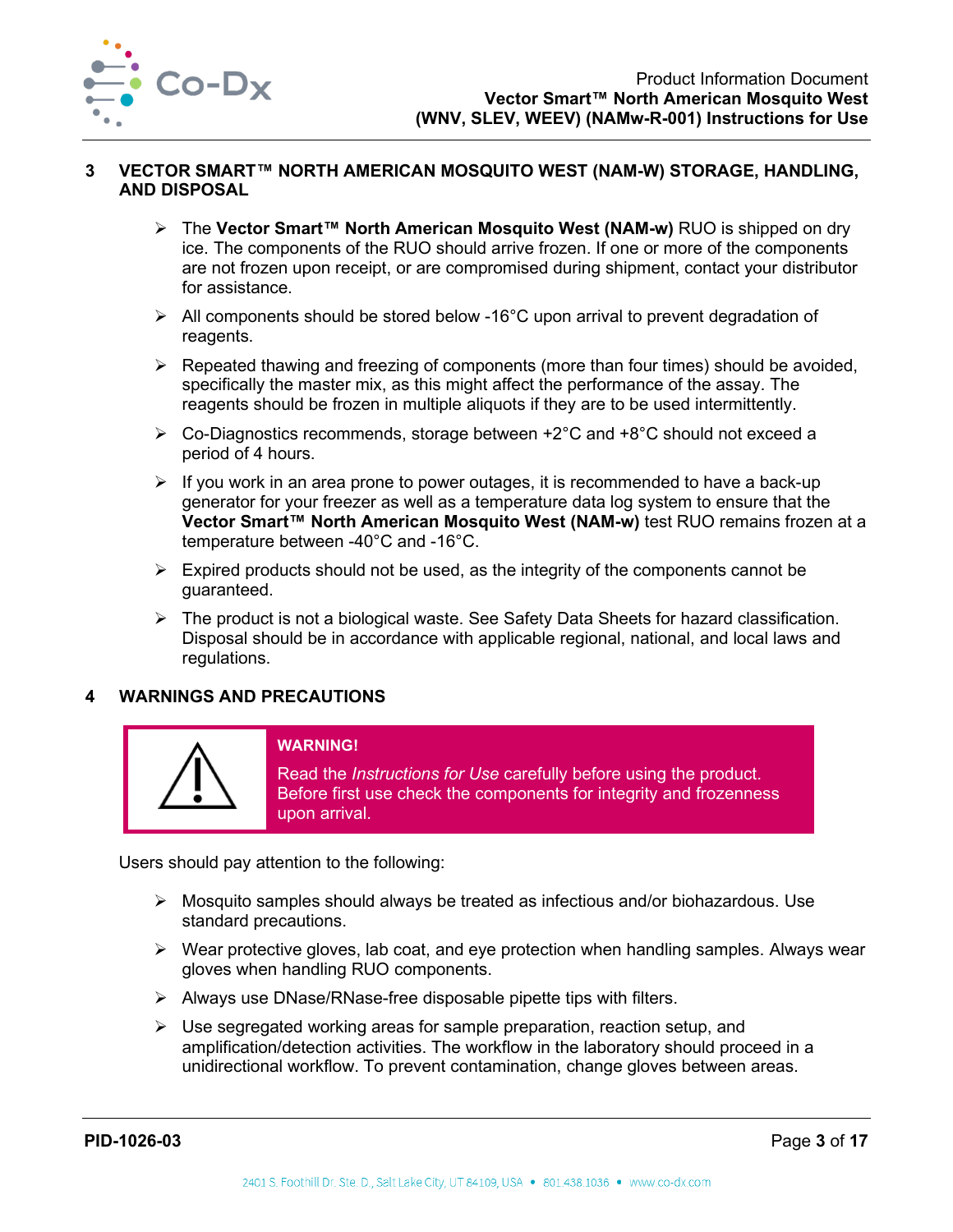

- Consult appropriate Safety data Sheets (SDS) for safety. The SDS for the **Vector Smart™ North American Mosquito West (NAM-w)** test RUO is provided with the shipment. If not provided with shipment the SDS can be retrieved from Co-Diagnostics website at the link: <http://co-dx.com/resources/safety-data-sheets/>
- $\triangleright$  Do not open the reaction tubes/plates post amplification.
- $\triangleright$  Do not autoclave reaction tubes/plates after the PCR, since this will not degrade the amplified nucleic acid and will pose a risk to the laboratory area to contamination.
- $\triangleright$  Do not use components of the RUO that have passed expiration date.
- $\triangleright$  Discard sample and assay waste according to your local safety regulations.

#### <span id="page-4-0"></span>**5 BACKGROUND INFORMATION**

#### <span id="page-4-1"></span>**5.1 West Nile Virus (WNV)**

- **About:** West Nile virus (WNV) is the leading cause of mosquito-borne disease in the continental United States. The virus was introduced to the US in 1999 after the New York outbreak where there were 62 cases and 6 fatalities. The WNV had other outbreaks in the US from time to time.
- **The Virus:** is an enveloped, single-stranded (+) RNA virus part of the *Flaviviridae*  family.
- **Transmission:** Most commonly spread to people by the bite of an infected *Culex spp.* mosquito, in special *Culex pipiens* in the northern half of the US, *Culex quinquefasciatus* in the southern states, and *Culex tarsalis* in the western states where it overlaps with *Cx pipiens* and *quinquefasciatus*. Cases of WNV occur during mosquito season, which starts in the summer and continues through fall. 94% of human cases are reported from July through September, however cases of WNV can happen year-round. The transmission can also happen through blood transfusion and organ donation. Since 2003, the US blood supply and organs are tested for WNV year-round. For more information consult: *West Nile Virus in the United States: Guidelines for Surveillance, Prevention, and Control* (Division of Vector-Borne Diseases, 2013).
- **Signs and Symptoms:** Fortunately, most people infected with WNV do not feel sick. About 1 in 5 people who are infected develop a fever and other symptoms. About 1 out of 150 infected people develop a serious, sometimes fatal, illness.
- **Detection:** Detection of WNV in mosquito pools for surveillance is an essential tool for directing spraying of pesticides in Vector Control programs throughout the United States.

#### <span id="page-4-2"></span>**5.2 St. Louis Encephalitis Virus (SLEV)**

 **About:** Saint Louis encephalitis virus (SLEV) is an arbovirus that is largely spread through the US, but periodic outbreaks and epidemics have primarily occurred in the Mississippi Valley and along the Gulf Coast. In temperate areas of the United States,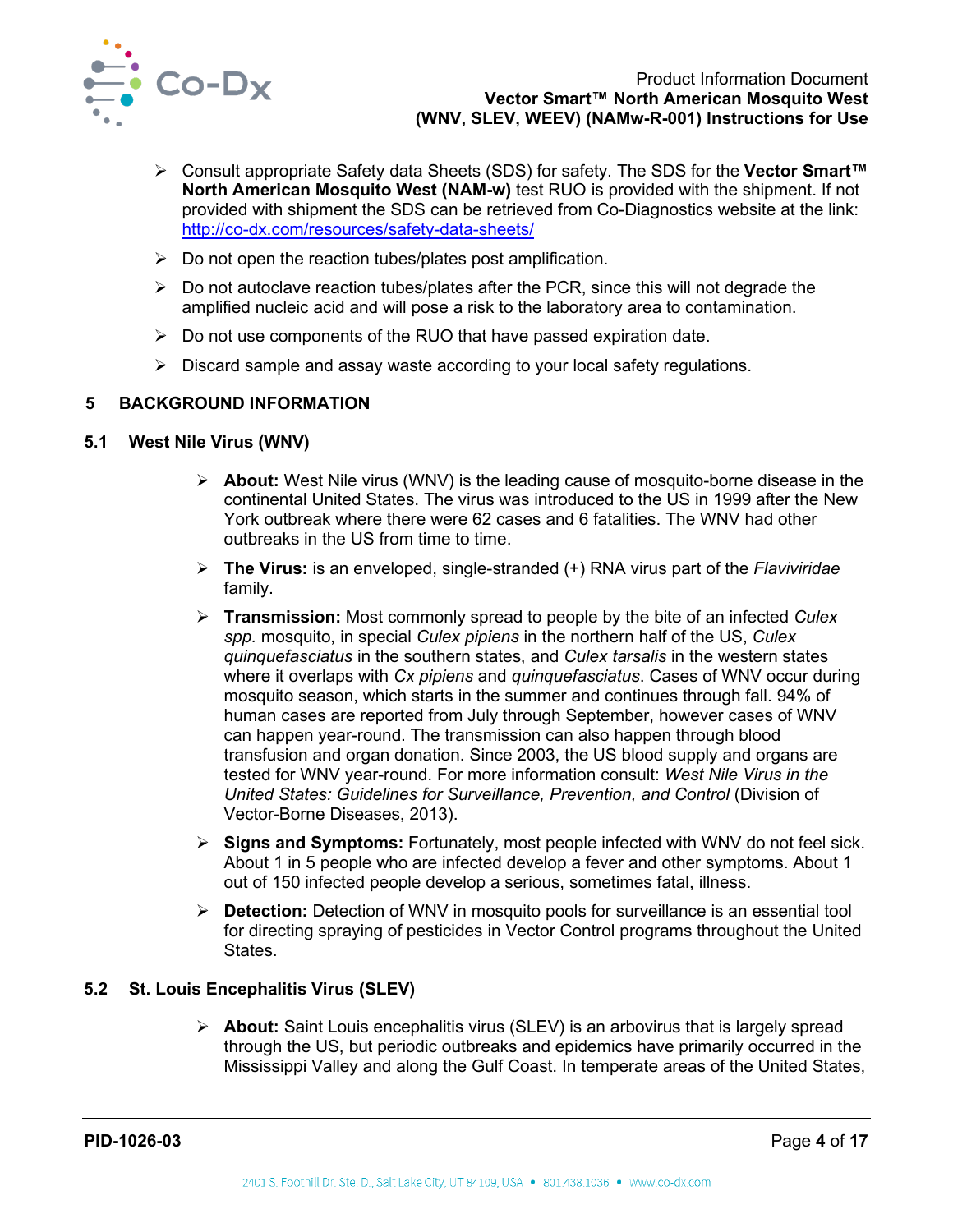

SLEV disease cases occur primarily in the late summer or early fall. In southern states, cases can occur year-round.

- **The virus:** is an enveloped, single-stranded (+) RNA virus part of the *Flaviviridae*  family.
- **Transmission:** SLEV is spread to people by the bite of Culex species mosquito. The most common vectors are *Culex pipiens*, *Culex quinquefasciatus*, *Culex tarsalis*, and *Culex nigripalpus*.
- **Signs and Symptoms:** Most people infected with SLEV have no apparent illness. Initial symptoms of those who become ill include fever, headache, nausea, vomiting, and tiredness. Severe neuroinvasive disease (often involving encephalitis, an inflammation of the brain) occurs more commonly in older adults. In rare cases, longterm disability or death can result. There are no vaccines to prevent nor medications to treat SLEV. Care is based on symptoms.
- **Detection:** Detection of SLEV in mosquito pools for surveillance is an essential tool for directing spraying of pesticides in Vector Control programs throughout the United **States**

#### <span id="page-5-0"></span>**5.3 Western Equine Encephalitis Virus (WEEV)**

- **About:** Western equine encephalitis (WEEV) is an arbovirus that is associated with both human and equine encephalitis throughout the Americas. The WEEV is a summertime infection found in the west of the US. It is more common in rural areas.
- **The virus:** is an enveloped, single-stranded (+) RNA virus part of the *Alphavirus*  genus of the family *Togaviridae.*
- **Transmission:** The natural transmission cycle of WEEV involves a variety of mosquitoes and avian species. Most often it is transmitted from avian hosts to equines and humans, which are presumed to be dead-end hosts.
- **Signs and Symptoms:** Most infections are subclinical but may present with a nonspecific viral syndrome consisting of fever, chills, malaise, and muscle aches. More serious symptoms are rare; however, complications vary from different levels of central nervous system (CNS) impairment to death.
- **Detection:** Detection of WEEV in mosquito pools for surveillance is an essential tool for directing spraying of pesticides in Vector Control programs throughout the United States.

## <span id="page-5-1"></span>**5.4 Multiplex (WNV, SLEV, and WEEV)**

Due to the relatively fast molecular evolution of RNA viruses, there is an inherent risk for any real-time RT-PCR-based test system that accumulation of mutations over time may lead to false negative results. Make sure to always use the most current version of the **Vector Smart™ North American Mosquito West (NAM-w)** test RUO and avoid use of expired test RUO components.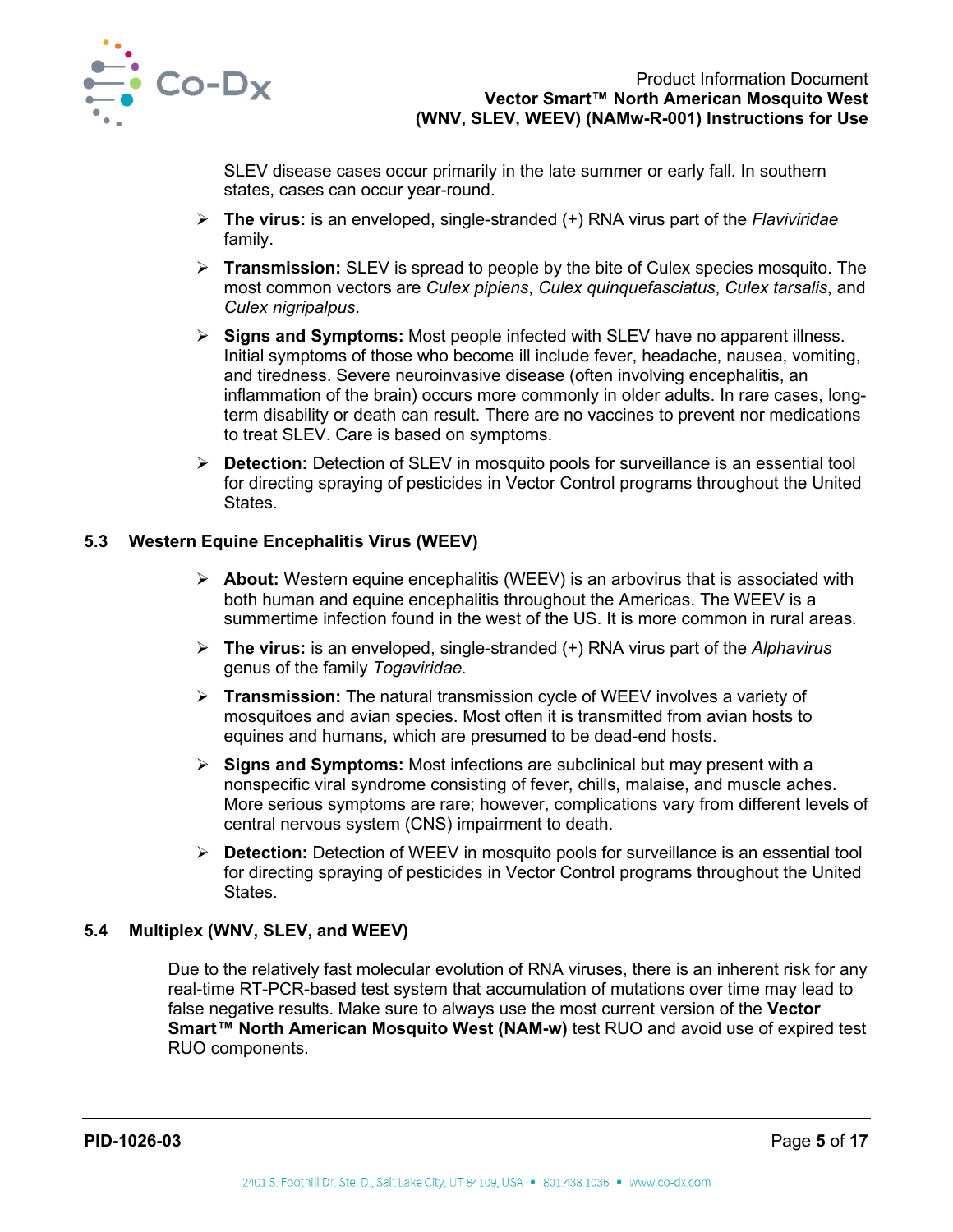

#### <span id="page-6-0"></span>**5.5 Mosquito Selection, Collection, Storage, and Handling Recommendations**

 $\triangleright$  The sample selection, collection, storage, and handling play an essential part on the performance of nucleic acid assays. Thus, valuable information is presented here to help laboratories develop better procedures for the analysis of results and troubleshooting other problems.

For more information visit the CDC website in the following addresses:

- CDC, West Nile virus:<https://www.cdc.gov/westnile/index.html>
- CDC, Saint Louis Encephalitis:<https://www.cdc.gov/sle/index.html>
- CDC, Western Equine Encephalitis Virus Disease: <https://wwwn.cdc.gov/nndss/conditions/western-equine-encephalitis-virus-disease/>

#### <span id="page-6-1"></span>**6 PRODUCT DESCRIPTION**

The **Vector Smart™ North American Mosquito West (NAM-w)** test RUO is a research use only multiplex test, based on real-time polymerase chain reaction technology. It tests for the presence or absence of ribonucleic acid (RNA) of West Nile, St. Louis encephalitis, and Western equine encephalitis viruses. Specifically, in *Culex spp.* and *Aedes spp.* mosquitos. This test is designed for mosquito surveillance purposes which are especially important for public health officials working towards mosquito abatement.

The **Vector Smart™ North American Mosquito West (NAM-w)** test includes a mosquito derived internal control to identify possible qPCR inhibition, confirm the integrity of the reagents, and verify the quality of sample extraction. The **Vector Smart™ North American Mosquito West (NAM-w)** test also includes a positive control which includes three synthetic RNA molecules carrying sequences that are homologous to West Nile (WNV), St. Louis encephalitis (SLEV), and Western equine encephalitis (WEEV) viruses and are targeted by this multiplex assay. Positive controls represent a source of cross-contamination. Precautions should be taken to prevent and minimize the risk.

CoPrimers™ included in the **Vector Smart™ North American Mosquito West (NAM-w)** RUO include the following:

- CoPrimers™ that are targeting WNV are labelled with the FAM™ fluorophore
- CoPrimers™ that are targeting WEEV are labelled with the CAL Fluor® Orange 560 fluorophore
- CoPrimers™ that are targeting SLEV are labelled with the Quasar® 670 fluorophore
- CoPrimers™ that are targeting the Mosquito Enhancer of the Internal Positive Control (IPC) DNA are labelled with CAL Fluor® Red 610 fluorophore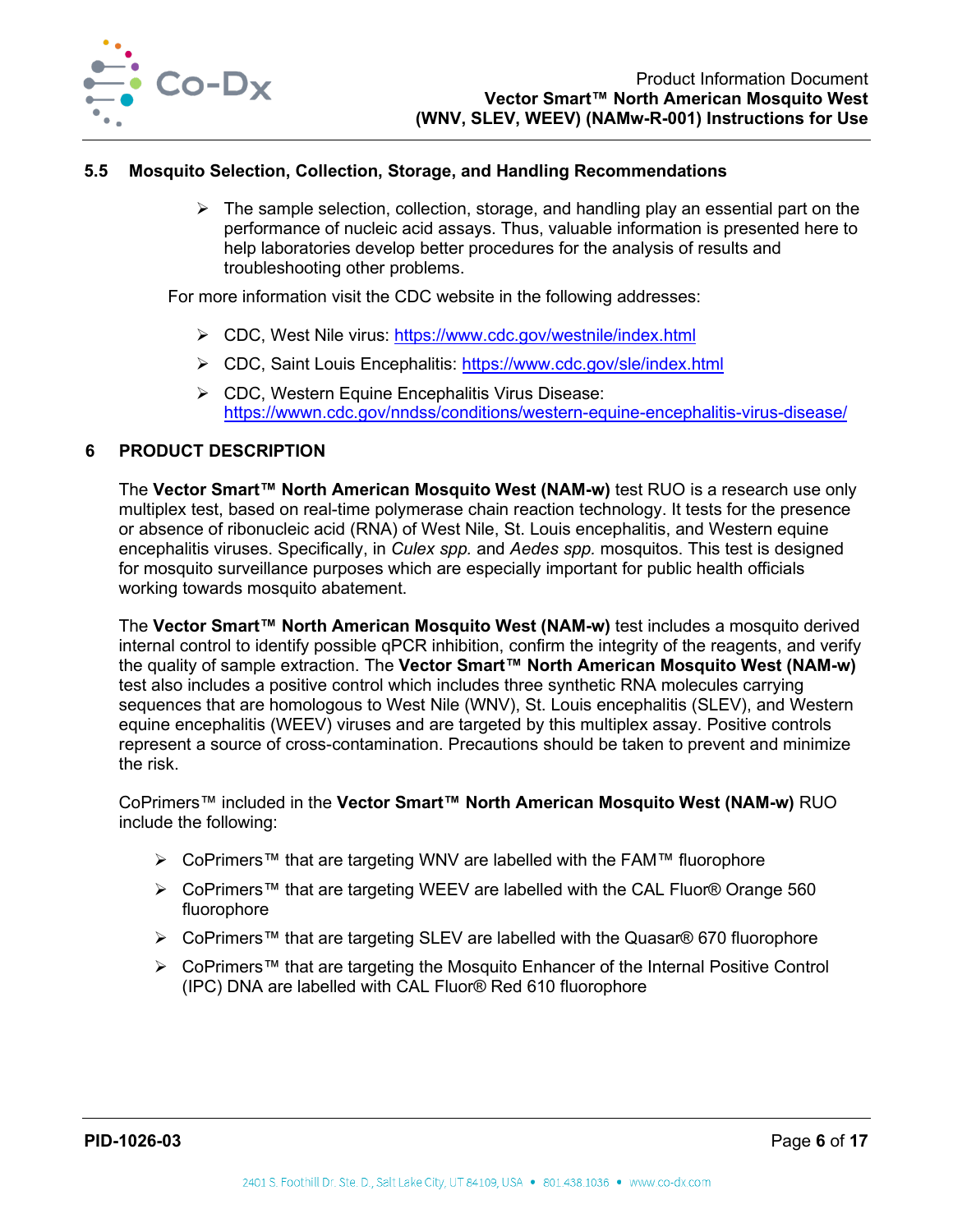

## <span id="page-7-0"></span>**7 MATERIALS AND DEVICES (REQUIRED BUT NOT PROVIDED)**

- $\triangleright$  Appropriate 4-channel real-time PCR instrument, compatible with the fluorophores used in this test.
- $\triangleright$  Appropriate nucleic acid extraction system or kit, with associated equipment according to extraction manufacturer protocol.
- $\triangleright$  Vortex mixer
- $\triangleright$  Centrifuge with a rotor for 2 mL reaction tubes
- $\triangleright$  Pipettes (adjustable)
- $\triangleright$  Pipette tips with filters (disposable)
- $\triangleright$  Powder-free gloves (disposable)
- $\triangleright$  Ice
- $\triangleright$  Biosafety cabinet, ideally BSL-2 facility
- $\triangleright$  Copper coated premium BB's (for extraction) or another sample homogenizer

#### <span id="page-7-1"></span>**8 PROCEDURE**

#### <span id="page-7-2"></span>**8.1 Mosquito Collection**

Mosquitos are typically collected using commercially available mosquito traps, such as the CDC miniature light trap Model 512. The mosquitoes collected from a single collection site are often called a pool. The pool of mosquitoes is sexed and speciated based upon the specific target for which they are being tested.

After being sexed and speciated, the mosquitoes are either stored frozen or can go through the extraction process. After extraction, the mosquito extract can then be tested or stored frozen, preferably at -70°C for future testing.

#### <span id="page-7-3"></span>**8.2 Mosquito Preparation**

The quality of the extraction of the RNA from the samples is essential for the performance of **Vector Smart™ North American Mosquito West (NAM-w)**. The extraction protocol to be followed should be performed following manufacturer's instructions or an internally validated protocol. Suggestions of extraction methods and system include:

- QIAamp® Viral RNA Mini RUO (QIAGEN)
- MagMAX™ Viral RNA Isolation RUO (Applied Biosystems)
- MagMAX™ Viral Pathogen Nucleic Acid Isolation RUO (Applied Biosystems)
- $\triangleright$  Sbeadex Livestock RUO (LGC)

To prepare the mosquitoes before the extraction, place a pool of 10-50 mosquitoes in a snap top 1.5 or 2.0 mL microcentrifuge tube, and add 10 µL per mosquito of (TE Buffer with 1% Triton X-100) to the tube, and 1 copper coated premium BB (for 19 or less mosquitoes)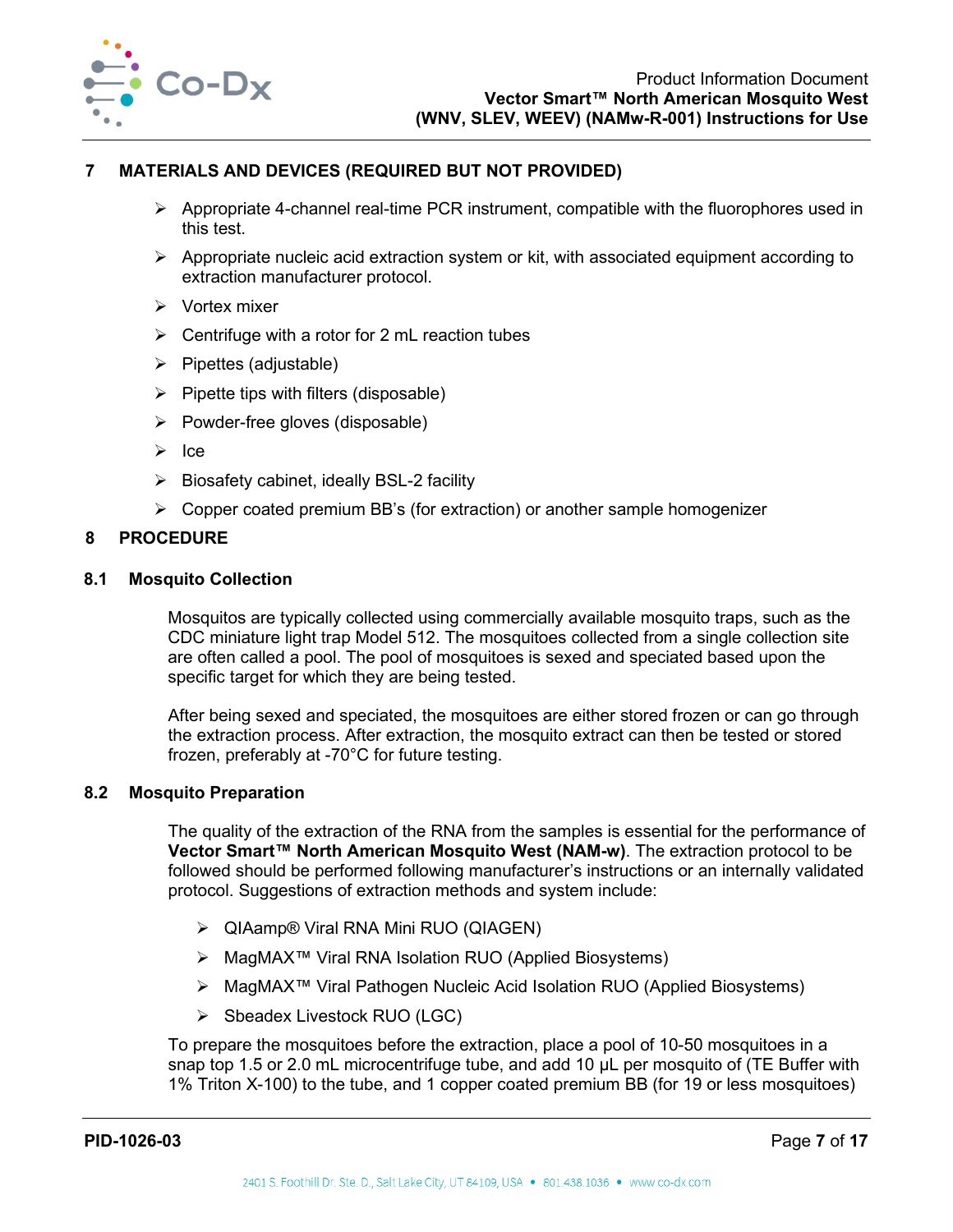

or 2 BB's (for 20 or more mosquitoes). Vortex the tube for 5 minutes, and centrifuge at 21,380 x g for 5 minutes. Remove the supernatant and continue with the extraction.

#### **WARNING!**

An important step to ensure that the extraction process is working is to add 5 µL of **Extraction Control**, after the lysis step or when instructed by the extraction kit, into every sample pool being extracted. Due to the variability of mosquito populations, this will ensure that there is consistent amplification of the Mosquito Internal Positive Control (IPC).

For additional information and Technical Support regarding preparation please contact Technical Support at (801) 438-1036 ext. 02.

| <b>WARNING!</b>                                                                                                                                                                                                                                       |
|-------------------------------------------------------------------------------------------------------------------------------------------------------------------------------------------------------------------------------------------------------|
| If your sample preparation system is using washing buffers<br>containing ethanol, make sure to eliminate any traces of ethanol prior<br>to elution of the nucleic acid. Ethanol is a strong inhibitor of real-time<br>PCR.                            |
| The use of carrier RNA is crucial for extraction efficiency and stability<br>of the extracted nucleic acid.                                                                                                                                           |
| Do not use buffer from other products besides the buffer in the sample<br>extraction kit. Products like the RAMP grinding buffer is known as a<br>PCR inhibitor and should not be used (Burkhalter, Horiuchi,<br>Biggerstaff, Savage, & Nasci, 2014). |

#### <span id="page-8-0"></span>**8.3 Vector Smart™ North American Mosquito West (NAM-w) Reagent Setup**

8.3.1 Set Up the Reagent

Perform the steps below to set up the reagent.

- 8.3.1.1 Clean all working surfaces with a fresh 10% bleach solution followed by a molecular-grade alcohol or another equivalent method of cleaning that disinfects and degrades nucleic acids.
- 8.3.1.2 Thaw all reagents and samples on ice, or a cold block, before starting the setup.
- 8.3.1.3 Vortex all Vector Smart™ DS MM, PC, nuclease-free water (used as a no template control or NTC), and all sample tubes for 3 seconds.
- <span id="page-8-1"></span>**8.3.1.4** Briefly spin the MM, PC, NTC down before using to ensure reagents are properly mixed and to ensure removal of any condensation or residue from the lids.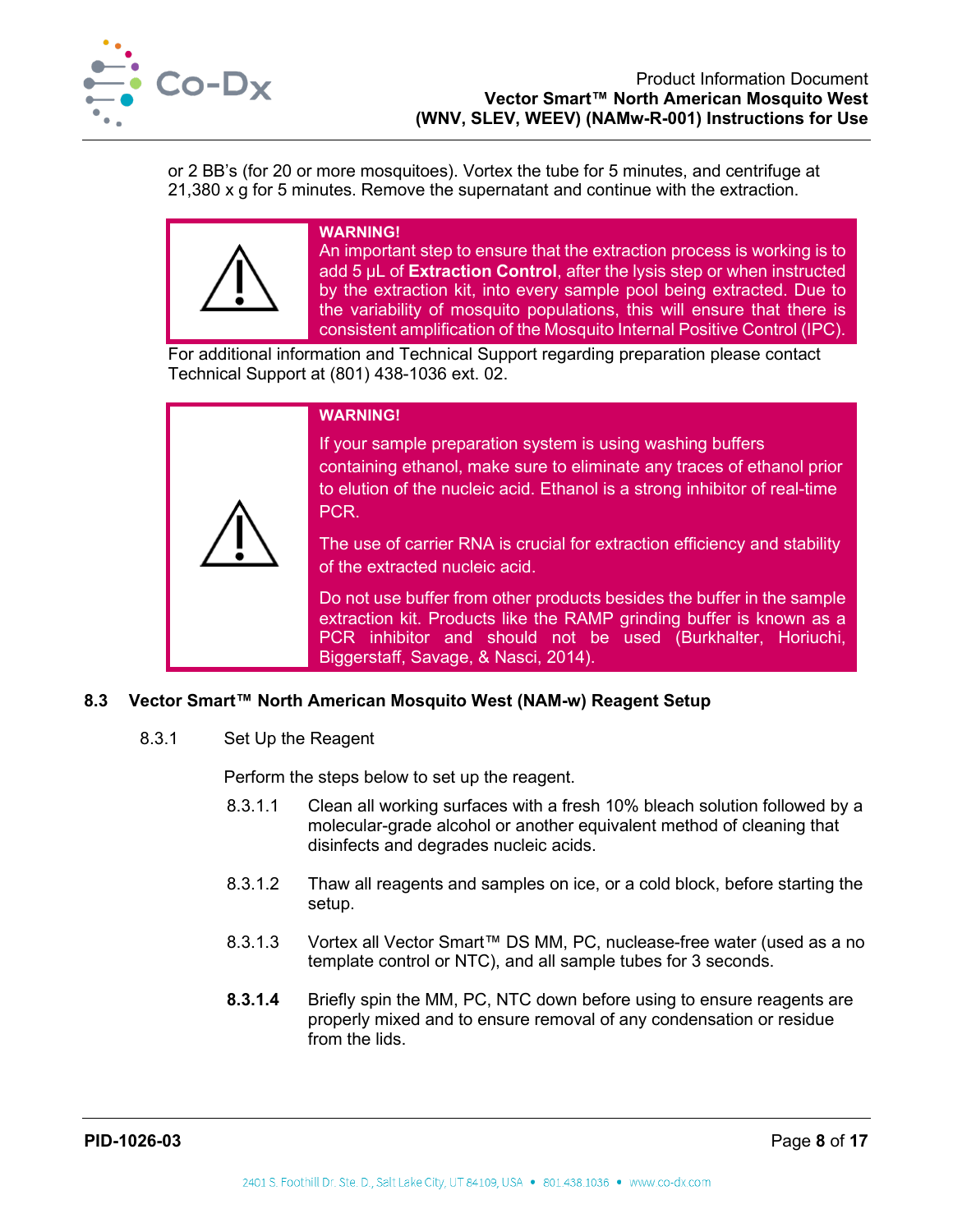

#### **8.4 Set Up the Reaction**

Perform the steps below to set up the reaction.

- 8.4.1 Collect enough reaction wells for each of the following:
	- $\triangleright$  One for each NTC,
	- $\triangleright$  One for each sample you want to test, and
	- $\triangleright$  One (or more) for each PC

**Note:** The example below shows the minimum number of wells needed for 5 samples.

| Positive control<br>1     |  |
|---------------------------|--|
| NTC.                      |  |
| Samples 5                 |  |
| <b>Total wells needed</b> |  |

#### **Important:**

Pipette on ice, if possible.

Perform PC pipetting and sample setup in a separate area, or at a separate time, from the MM and NTC.

Change pipette tips between samples and change pipette tips after pipetting each component.

Pipet the PC last, if possible, to avoid contamination events.

- 8.4.2 Pipet 10 µL of MM into each well collected.
- 8.4.3 Pipet 10 µL of the sample or 10 µL of NTC control to the appropriate wells (in addition to the 10 µL of MM already in the well).

**Note:** Ensure to include at least one NTC control in each run and that enough space remains for at least one PC.

- 8.4.4 Pipet 10 µL of PC into the appropriate well.
- 8.4.5 Seal the reaction plate with an optical adhesive film or seal each reaction tube with its appropriate lid.
- 8.4.6 Place the plate or tubes into the real-time PCR instrument in the correct orientation and start the run.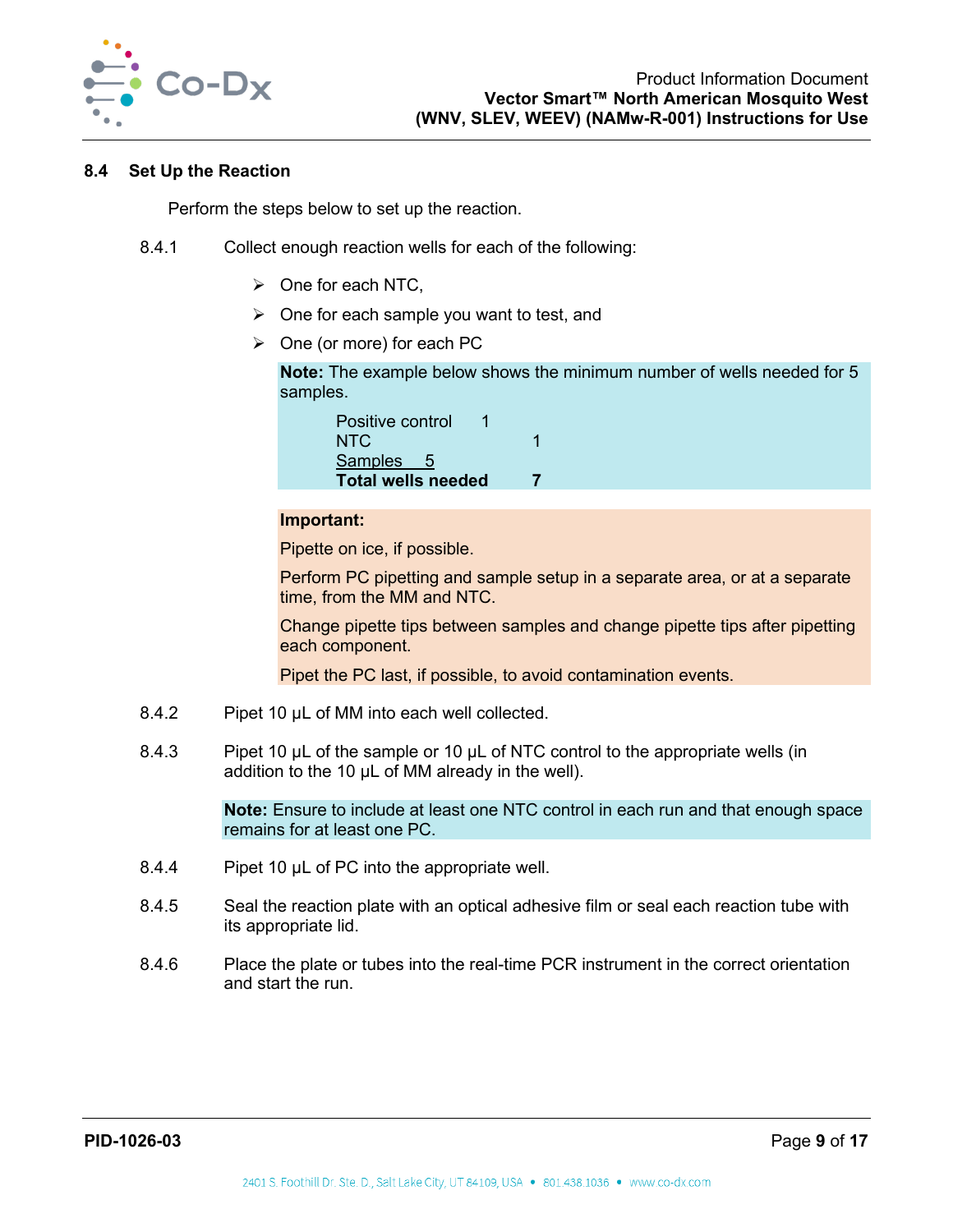

#### <span id="page-10-0"></span>**8.5 PCR Instrument Setup**

- 8.5.1 If using Co-Diagnostics Inc. CoDx Box, contact the Laboratory (801) 438-1036 ext. 03 for the template file for download. The template file comes pre-programmed with the PCR instrument setup described in this section. When not using a template, or using another device, use the settings outlined below to program the PCR instrument.
	- 8.5.1.1 To achieve optimal performance from the test, it is important to make sure that the instrument is compatible with the conditions outlined below.
- 8.5.2 Define the settings as displayed in [Table 2.](#page-10-1)

#### <span id="page-10-1"></span>**Table 2**

#### *PCR Instrument Settings*

| <b>Item</b>            | <b>Setting</b> |
|------------------------|----------------|
| <b>Reaction Volume</b> | $10 \mu L$     |
| Ramp Rate              | Default        |
| Passive Reference      | None           |

8.5.3 Program PCR instrument with the cycling conditions outlined in [Table 3.](#page-10-2)

#### <span id="page-10-2"></span>**Table 3**

#### *Recommended Cycling Conditions*

| <b>Item</b>              | <b>Stage</b> | <b>Cycles</b> | <b>Temperature</b> | Time       |
|--------------------------|--------------|---------------|--------------------|------------|
| Reverse<br>Transcription | Activation   | 1             | $45^{\circ}$ C     | 15 minutes |
| Initial<br>Denaturation  | Hold         |               | $95^{\circ}$ C     | 2 minutes  |
|                          |              |               | $95^{\circ}$ C     | 3 seconds  |
| Amplification            | Cycling      | 50            | $55^{\circ}$ C     | 32 seconds |

8.5.4 Ensure that PCR instrument being used is compatible with the fluorophores below. Some devices may not have options for the quencher. If needing help or have questions, contact Co-Diagnostics Inc. Technical Support at (801) 438-1036 ext. 02.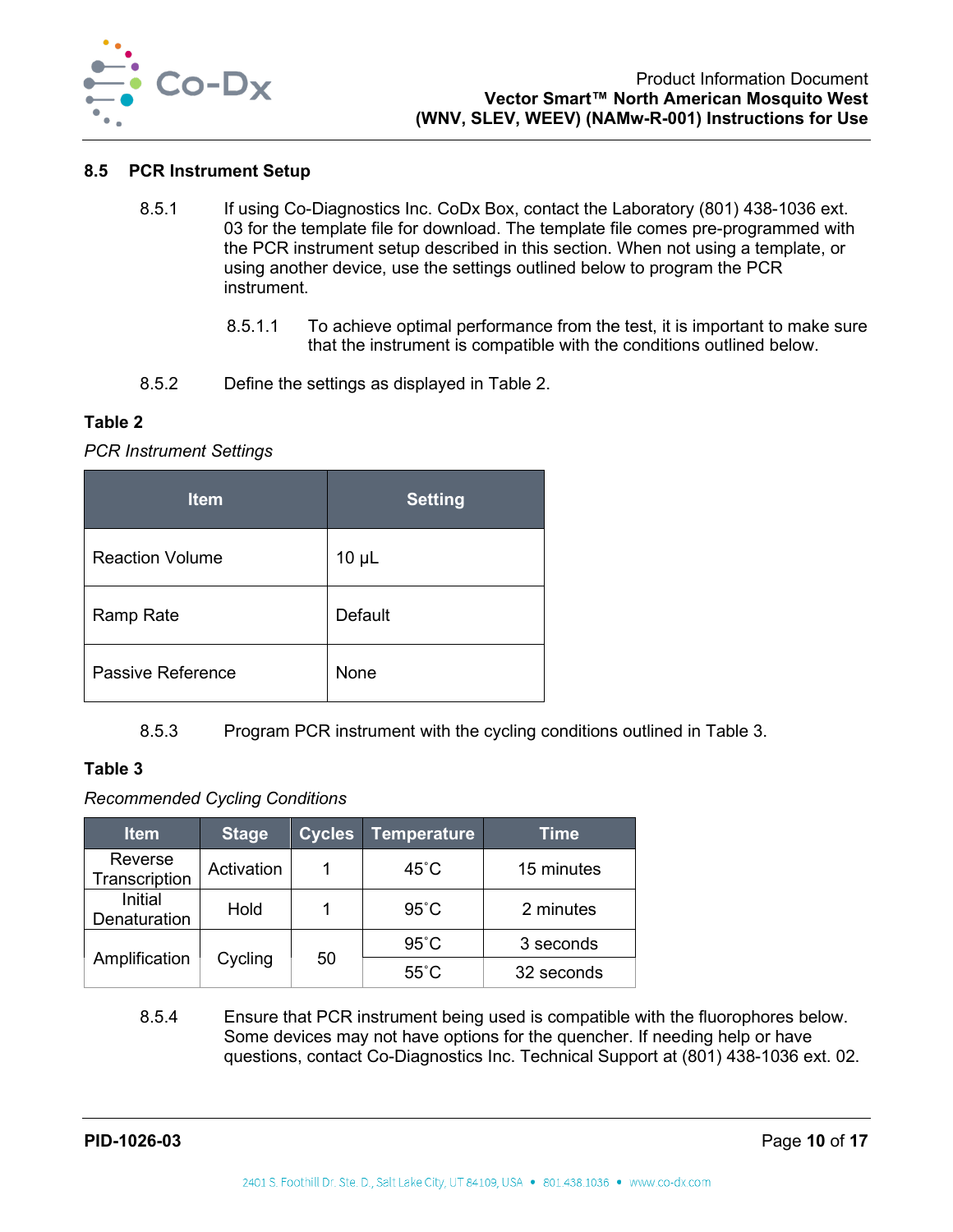

## 8.5.5 Define the fluorescence detectors (dyes) as displayed in [Table 4.](#page-11-2)

## <span id="page-11-2"></span>**Table 4**

*Fluorescence Detector Definitions*

| <b>Detector Name</b><br><b>Target</b>        |             | <b>Reporter</b>                 | Quencher             |
|----------------------------------------------|-------------|---------------------------------|----------------------|
| <b>WNV specific RNA</b>                      | <b>WNV</b>  | <b>FAM™</b>                     | BHQ <sup>®</sup> - 1 |
| <b>WEEV specific RNA</b>                     | <b>WEEV</b> | <b>CAL Flour® Orange</b><br>560 | BHQ <sup>®</sup> - 1 |
| <b>SLEV specific RNA</b>                     | <b>SLEV</b> | Quasar <sup>®</sup> 670         | BHQ <sup>®</sup> - 2 |
| Mosquito Internal<br><b>Positive Control</b> | <b>IPC</b>  | CAL Flour® Red 610              | BHQ <sup>®</sup> - 2 |

8.5.6 When the run is finished, ensure that the run file is saved.

## <span id="page-11-0"></span>**9 DATA ANALYSIS**

For basic information regarding data analysis on specific real-time PCR instruments please refer to the user manual of the respective instrument.

## <span id="page-11-1"></span>**9.1 Validity of Test Runs**

- 9.1.1 Valid Test Run
	- 9.1.1.1 Check to see that both the positive and no template control passed.
	- 9.1.1.2 The control conditions in [Table 5](#page-12-1) must be met.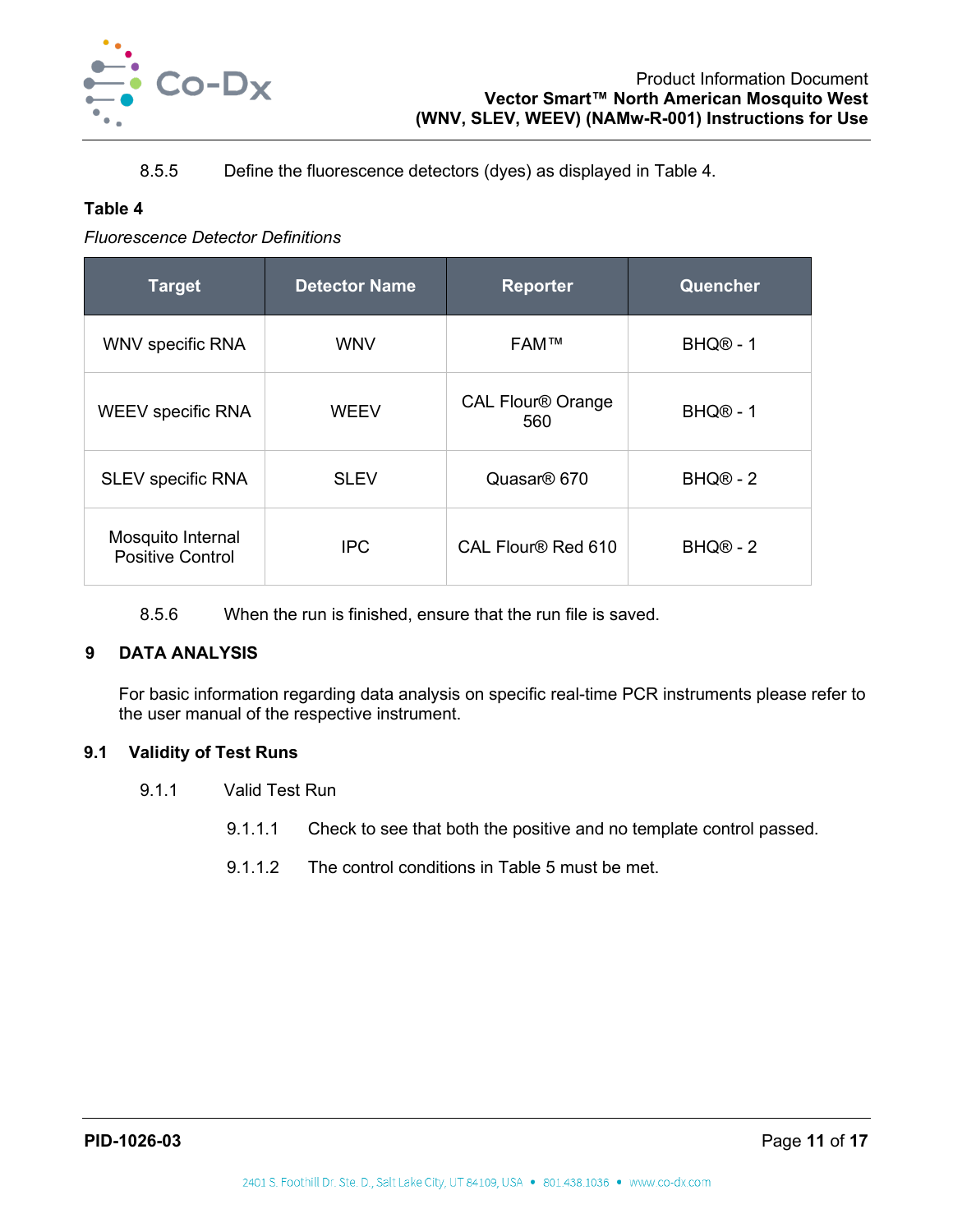

# <span id="page-12-1"></span>**Table 5**

*Control Conditions* 

| <b>Control Type</b>    | <b>Control Name</b>     | <b>Purpose of</b><br><b>Control</b>                      | <b>WNV</b> | <b>SLEV</b> | <b>WEEV</b> | <b>Mosquito</b><br><b>Internal</b><br><b>Control</b><br>(NAM.18s) |
|------------------------|-------------------------|----------------------------------------------------------|------------|-------------|-------------|-------------------------------------------------------------------|
|                        | WNV (FAM™)              |                                                          | ÷          | $\ddot{}$   | ÷.          |                                                                   |
| <b>NAM Positive</b>    | <b>WEEV</b><br>(CF®560) | Verifies the<br>performance of                           |            |             |             | $\ddot{}$                                                         |
| <b>Control</b>         | <b>SLEV</b><br>(Q@670)  | the master mix                                           |            |             |             |                                                                   |
|                        | IPC (CF®610)            |                                                          |            |             |             |                                                                   |
| No Template<br>Control | Master Mix +<br>Water   | Verifies the<br>reagents are<br>free of<br>contamination |            |             |             |                                                                   |

- 9.1.1.3 If controls pass, interpret the sample results.
- 9.1.2 Invalid Test Run
	- 9.1.2.1 If any of the controls fail, an investigation should be made to decide whether the run is valid or not. For investigation, document the run and initiate the troubleshooting procedures in section [0.](#page-13-0)

## <span id="page-12-0"></span>**9.2 Interpretation of Results**

Once the controls have passed, the unknown samples can be interpreted based on three possible outcomes:

- $\triangleright$  Positive
- $\triangleright$  Negative
- $\triangleright$  Inconclusive

A **Positive** result will show an amplification curve or cycle threshold value for WNV, SLEV, or WEEV at or below 45 cycles. Amplification curves greater than 45 cycles for NAM-w are in the uncertainty zone. The presence of a curve for positive sample in all or any of the WNV, SLEV, or WEEV indicates a positive result. The amplification of the NAM.18S shows that the extraction was successful.

A **Negative** result will show no amplification for WNV, SLEV, or WEEV; however, occasionally amplification greater than 45 cycles occurs due to the uncertainty zone (less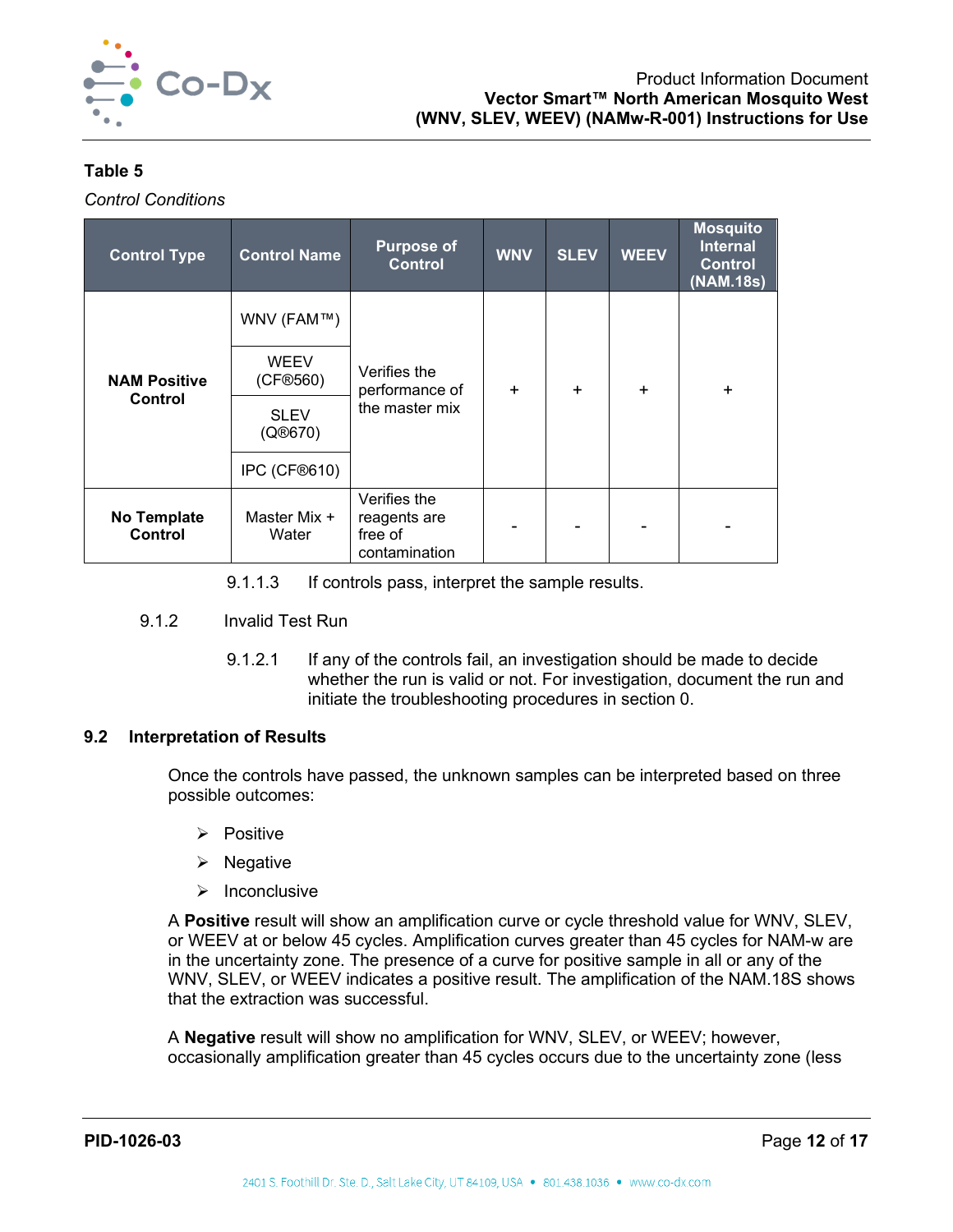

than 95% confidence). The absence of a curve for NAM-w indicates a negative result ONLY when the Mosquito IPC marker (NAM.18S) is positive.

An **Inconclusive** result will result if any of the controls fail. See troubleshooting.

The interpretation of results can be translated to [Table 6.](#page-13-1)

#### <span id="page-13-1"></span>**Table 6**

*Interpretation of Results*

| <b>Marker</b>             | <b>WNV</b> | <b>SLEV</b>       | <b>WEEV</b>    | <b>Mosquito</b><br><b>Internal</b><br><b>Positive</b><br><b>Control</b><br>(NAM.18S) | Logix<br>Smart™<br><b>Positive</b><br><b>Control</b> | <b>No Template</b><br><b>Control (NTC)</b><br>Logix Smart™<br>Master Mix +<br><b>Nuclease-Free</b><br><b>Water</b> | <b>Result</b>    |
|---------------------------|------------|-------------------|----------------|--------------------------------------------------------------------------------------|------------------------------------------------------|--------------------------------------------------------------------------------------------------------------------|------------------|
|                           | ÷          | ÷                 | ÷              |                                                                                      |                                                      |                                                                                                                    | NAMw +           |
|                           | ۰          | $\blacksquare$    | $\blacksquare$ |                                                                                      |                                                      |                                                                                                                    | NAMw-            |
|                           |            |                   |                |                                                                                      |                                                      |                                                                                                                    | $WNV +$          |
|                           | ÷          | $\blacksquare$    | Ξ.             |                                                                                      |                                                      |                                                                                                                    | SLEV-            |
|                           |            |                   |                |                                                                                      |                                                      |                                                                                                                    | WEEV -           |
|                           |            |                   |                |                                                                                      |                                                      |                                                                                                                    | WNV-             |
|                           |            | ٠                 |                |                                                                                      |                                                      |                                                                                                                    | SLEV+            |
|                           |            |                   |                |                                                                                      |                                                      |                                                                                                                    | WEEV -           |
|                           |            |                   |                |                                                                                      | WNV-                                                 |                                                                                                                    |                  |
| <b>Instrument Reading</b> |            | $\blacksquare$    | ٠              | <b>Pass</b>                                                                          |                                                      |                                                                                                                    | SLEV -<br>WEEV + |
|                           |            |                   |                |                                                                                      | $WNV +$                                              |                                                                                                                    |                  |
|                           | ÷          | ٠                 | $\blacksquare$ |                                                                                      |                                                      |                                                                                                                    | SLEV+            |
|                           |            |                   |                |                                                                                      |                                                      |                                                                                                                    | WEEV -           |
|                           |            |                   |                |                                                                                      |                                                      |                                                                                                                    | WNV-             |
|                           |            | ÷                 | ÷              |                                                                                      |                                                      |                                                                                                                    | SLEV+            |
|                           |            |                   |                |                                                                                      |                                                      |                                                                                                                    | WEEV +           |
|                           |            |                   |                |                                                                                      |                                                      |                                                                                                                    | WNV+             |
|                           | ÷          | $\blacksquare$    | ÷              |                                                                                      |                                                      |                                                                                                                    | SLEV-            |
|                           |            |                   |                |                                                                                      |                                                      |                                                                                                                    | WEEV +           |
|                           |            |                   |                | Fail                                                                                 |                                                      |                                                                                                                    |                  |
|                           |            | <b>Any Result</b> |                | Fail<br><b>Pass</b>                                                                  |                                                      | Inconclusive:<br><b>See</b><br>Troubleshooting                                                                     |                  |
|                           |            |                   |                | <b>Pass</b>                                                                          | <b>Pass</b>                                          | Fail                                                                                                               |                  |

<span id="page-13-0"></span>Anything before 45 cycles is considered a positive reading (+). Anything after 45 cycles is considered a negative or inconclusive due to confidence lower than 95%.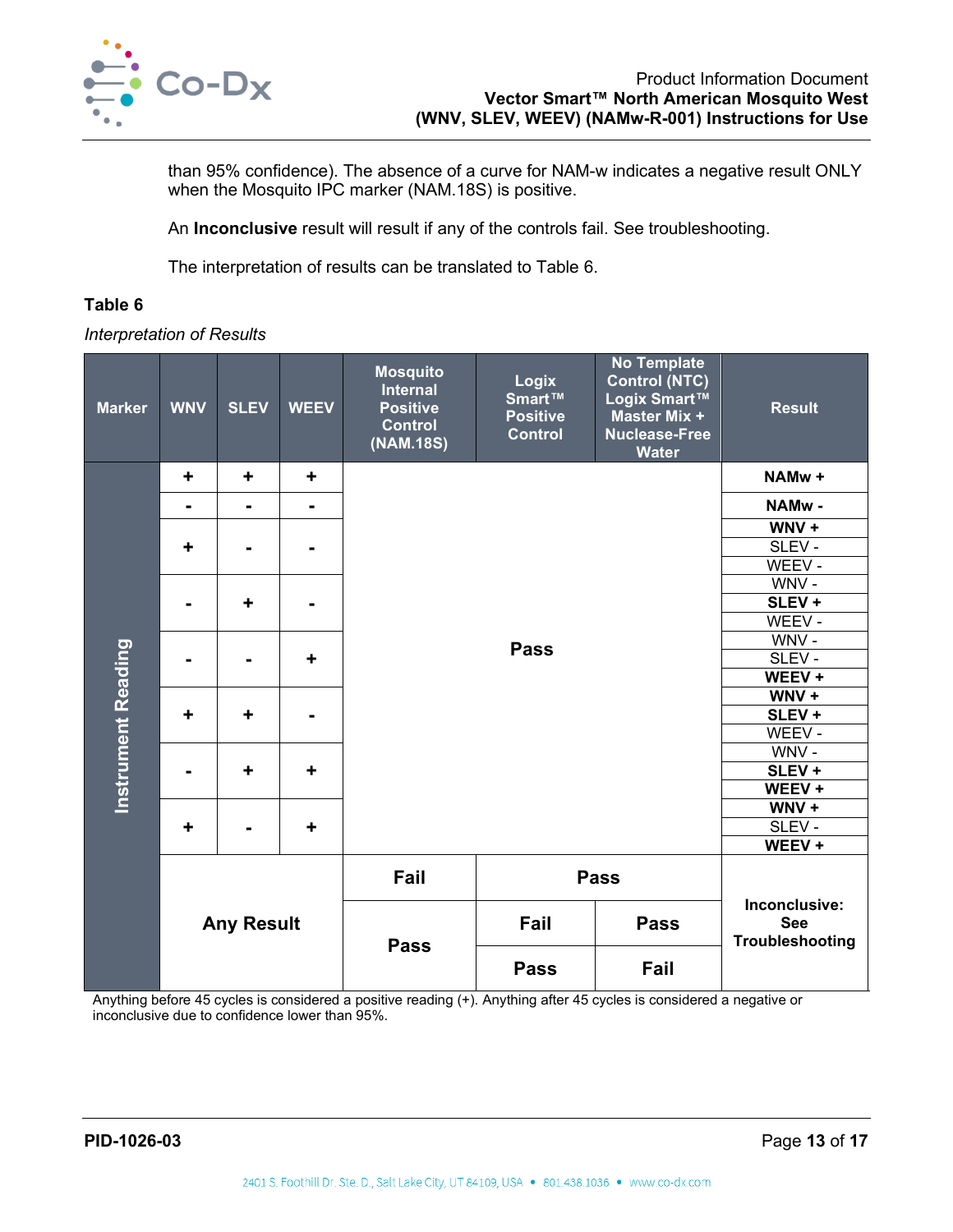

## <span id="page-14-0"></span>**10 TROUBLESHOOTING**

Co-Diagnostics Inc. values customer feedback and wants to be informed of any issues with the Vector Smart<sup>™</sup> North American Mosquito West (NAM-w), even if the recommended steps for troubleshooting resolves the issue. To give feedback please fill out the Customer Feedback Form by visiting<http://co-dx.com/contact/feedback/>

#### <span id="page-14-1"></span>**10.1 User Errors**

Good Laboratory Practices for Molecular Biology Diagnostics (Viana & Wallis, 2011) are necessary for the use of this product. This product is not intended to be used by untrained personnel.

It is essential for the user to have some molecular biology experience and be familiar with proper pipetting technique to prevent errors, such as splashes, crossover contamination, and errors on volume selection. Pipette tips must be replaced after every pipetting. Gloves must be replaced often. Equipment, such as pipettes and real-time PCR instruments, should be calibrated when applicable.

90 minutes of online training for Good Laboratory Practices for Molecular Genetics Testing (Centers for Disease Control and Prevention, 2017) is available at the CDC website at the following link [https://www.cdc.gov/labtraining/training-courses/good-lab-practices-molecular](https://www.cdc.gov/labtraining/training-courses/good-lab-practices-molecular-genetics-testing.html)[genetics-testing.html](https://www.cdc.gov/labtraining/training-courses/good-lab-practices-molecular-genetics-testing.html)

#### <span id="page-14-2"></span>**10.2 Invalid Results/Inconclusive Results**

#### 10.2.1 **Vector Smart™ NAM-w Positive Control** not amplifying

No amplification from the positive control could be the result of one or multiple factors, such as:

- $\triangleright$  Pipetting errors (pipetting control into the wrong well, missing a well, pipetting inadequate amount of reagent),
- $\triangleright$  Incorrect placement of plates or tubes into the real-time PCR instrument,
- **Vector Smart™ NAM-w Master Mix** or **Vector Smart™ NAM-w Positive Control** degradation (result of reagents being at temperatures above -20°C for an extended period),
- $\triangleright$  Use of expired reagents,
- $\triangleright$  or the wrong reagents being used.

Without further evidence, it is best to disregard the results from the samples and retest by re-amplification. If the positive control fails again, then an investigation should be conducted to identify possible causes for error, and the test must be reprocessed from extraction or not, depending on the investigation results and risks identified in the process. If failure of the positive control, after re-extraction and re-amplification, happens a third time, open a new **Vector Smart™ NAM-w Positive Control** or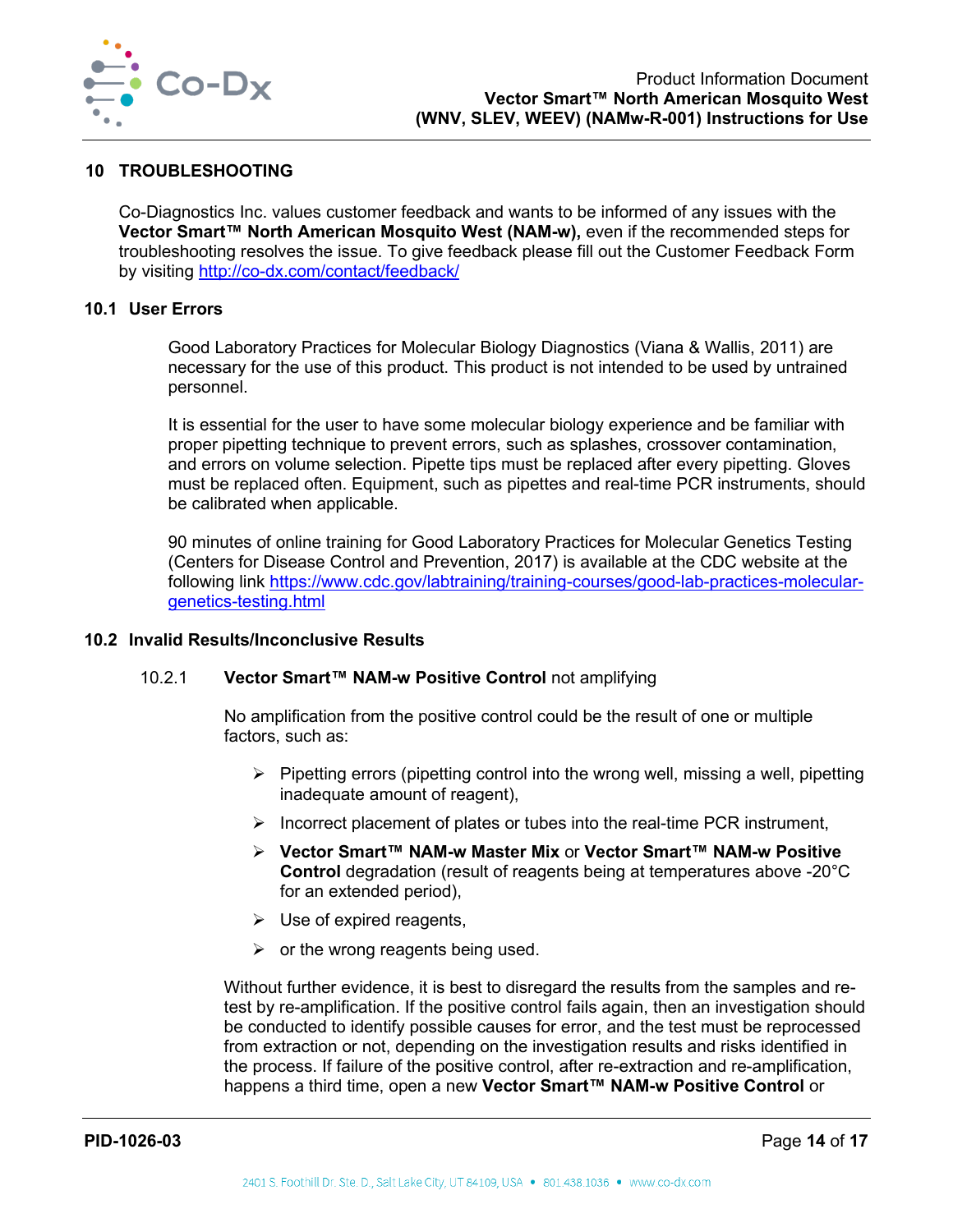

**Master Mix**, and retest. If still failing, please contact Co-Diagnostics Inc. Technical Support by calling (801) 438-1036 ext. 02.

#### 10.2.2 **NAM.18s (Mosquito Internal Positive Control [IPC])** not amplifying in samples

No amplification from the NAM.18s (IPC) channel could be the result of one or multiple factors, such as the following:

- $\triangleright$  Not enough nuclear material in the sample,
- $\triangleright$  PCR inhibitors such as: ethanol and heparin,
- $\triangleright$  the extraction was performed incorrectly,
- $\triangleright$  or the extraction RUO used is not compatible or has a step that eliminates the mosquito DNA (e.g., a DNase Digestion step).

Negative results cannot be trusted and re-testing by re-amplification should be performed. If the IPC fails again, then samples should be re-extracted and reamplified. If it fails after that an investigation should be conducted to identify possible causes for error. If the cause for the error is clear, the test can either be signed out as **inconclusive** due to either PCR inhibitors being present or not enough nuclear material being present. If the cause for error is unclear contact Co-Diagnostics Inc. Technical Support by calling (801) 438-1036 ext. 02 for help.

#### 10.2.3 **No Template Control** showing amplification

Amplification of NAM-w in a No Template Control indicates contamination in one or more of the reagents, incorrect placement of plate or tube into the real-time PCR instrument, or pipetting errors.

None of the results can be trusted and re-testing by re-amplification should be performed. If the NTC fails again, then an investigation should be conducted to identify possible causes for error, and the test must be reprocessed from extraction or not, depending on the investigation results and risks identified in the process. If failure of the NTC, after re-extraction and re-amplification, happens a third time, open a new nuclease-free water and retest. If still failing, please contact Co-Diagnostics Inc. Technical Support by calling (801) 438-1036 ext. 02.

# <span id="page-15-0"></span>**11 LIMITATIONS**

- $\triangleright$  Strict compliance with this document is required for optimal results. Please, always use the most recent version of this document as more information. This can be downloaded for free at:<http://codiagnostics.com/resources/instructions-for-use/>
- $\triangleright$  Use of this product is to be limited to trained and instructed personnel in real-time PCR techniques and for research use only purposes.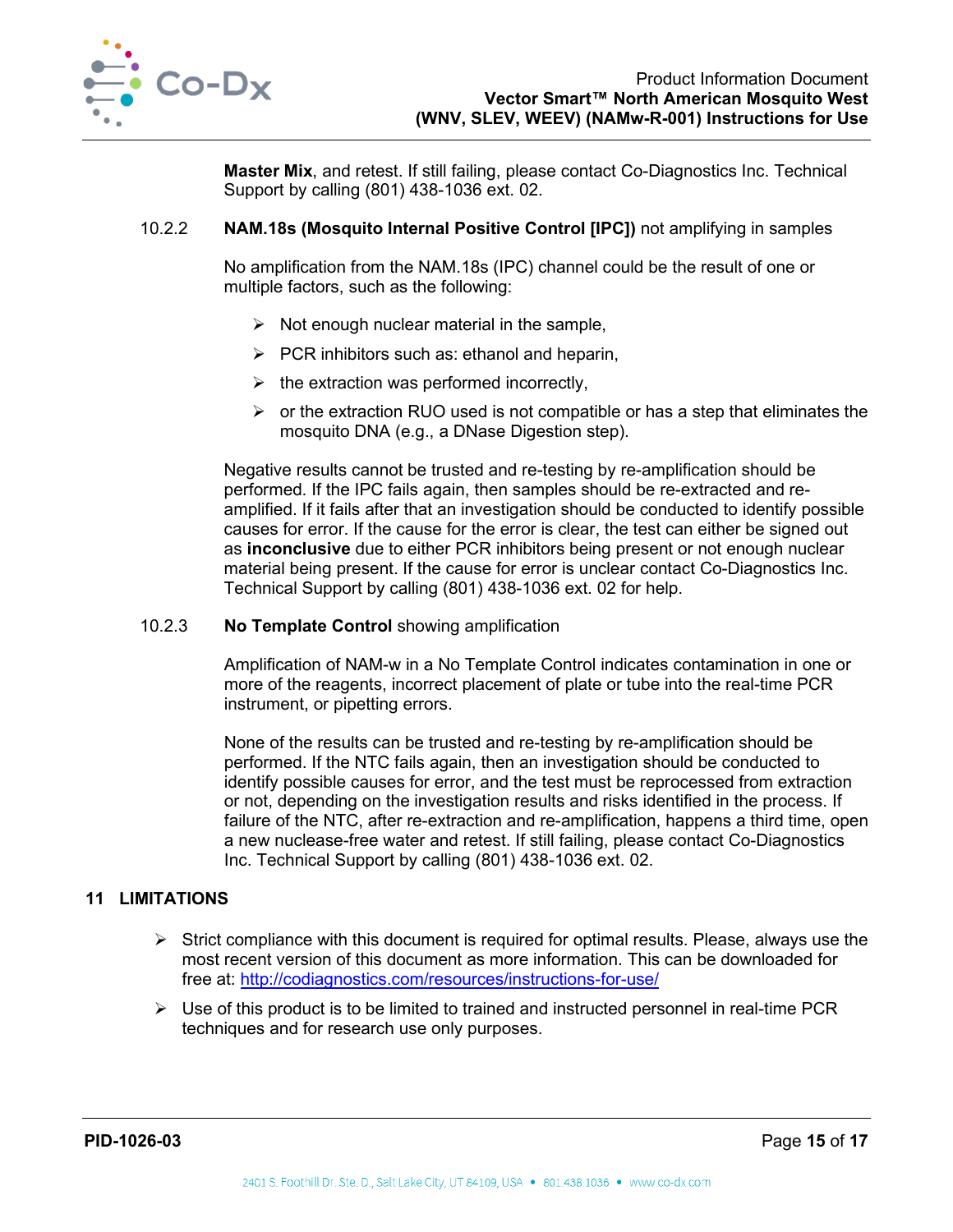

- $\triangleright$  Good laboratory practices are essential for the proper performance of this assay. It is also recommended that upon receipt of reagents that a test run be performed to check the purity, integrity, and performance of the reagents prior to testing.
- Appropriate collection, transport, storage, and processing procedures of samples are required for optimal results.
- Do not use the **Vector Smart™ North American Mosquito West** RUO components directly on the specimens collected. Perform an appropriate nucleic acid extraction prior to using this assay.
- $\triangleright$  The presence of PCR inhibitors may cause false negatives or invalid results.
- Potential mutations of the target regions of the WNV, SLEV, and WEEV genome covered by this test RUO may result in failure to detect the presence of the pathogens.

#### <span id="page-16-0"></span>**12 TECHNICAL ASSISTANCE**

For technical assistance, please contact our Technical Support using one of the following methods:

- Website:<http://co-dx.com/contact/>
- $\triangleright$  Email: [support@co-dx.com](mailto:support@co-dx.com)
- Phone:  $(801)$  438-1036 ext. 02

## <span id="page-16-1"></span>**13 REFERENCES**

- Burkhalter, K. L., Horiuchi, K., Biggerstaff, B. J., Savage, H. M., & Nasci, R. S. (2014). Evaluation of a Rapid Analyte Measurement Platform and Real-Time Reverse-Transcriptase Polymerase Chain Reaction Assay West Nile Virus Detection System in Mosquito Pools. *Journal of the American mosquito Control Association, 30*(1), 21-30.
- Centers for Disease Control and Prevention. (2017, Oct 27). *CDC Laboratory Training: Good Laboratory Practices for Molecular Genetics Testing*. Retrieved Mar 5, 2019, from CDC: https://www.cdc.gov/labtraining/training-courses/good-lab-practices-molecular-geneticstesting.html
- Division of Vector-Borne Diseases. (2013, Jun 14). *West Nile Virus in the United States: Guidelines for Surveillance, Prevention, and Control.* Retrieved from CDC: https://www.cdc.gov/westnile/resources/pdfs/wnvGuidelines.pdf
- Viana, R. V., & Wallis, C. L. (2011). Good Clinical Laboratory Practices (GLCP) for Molecular Based Tests Used in Diagnostic Laboratories. In D. I. Akyar, *Wide Spectra of Quality Control* (pp. 29-52). InTech. Retrieved from http://www.intechopen.com/books/wide-spectra-ofquality-control/goodclinical-laboratory-practice-gclp-for-molecular-based-tests-used-indiagnostic-laboratories

## <span id="page-16-2"></span>**14 TRADEMARKS AND DISCLAIMERS**

Registered names, trademarks, etc. used in this document, even if not specifically marked as such, are not to be considered unprotected by law.

Product may not be available in all countries.